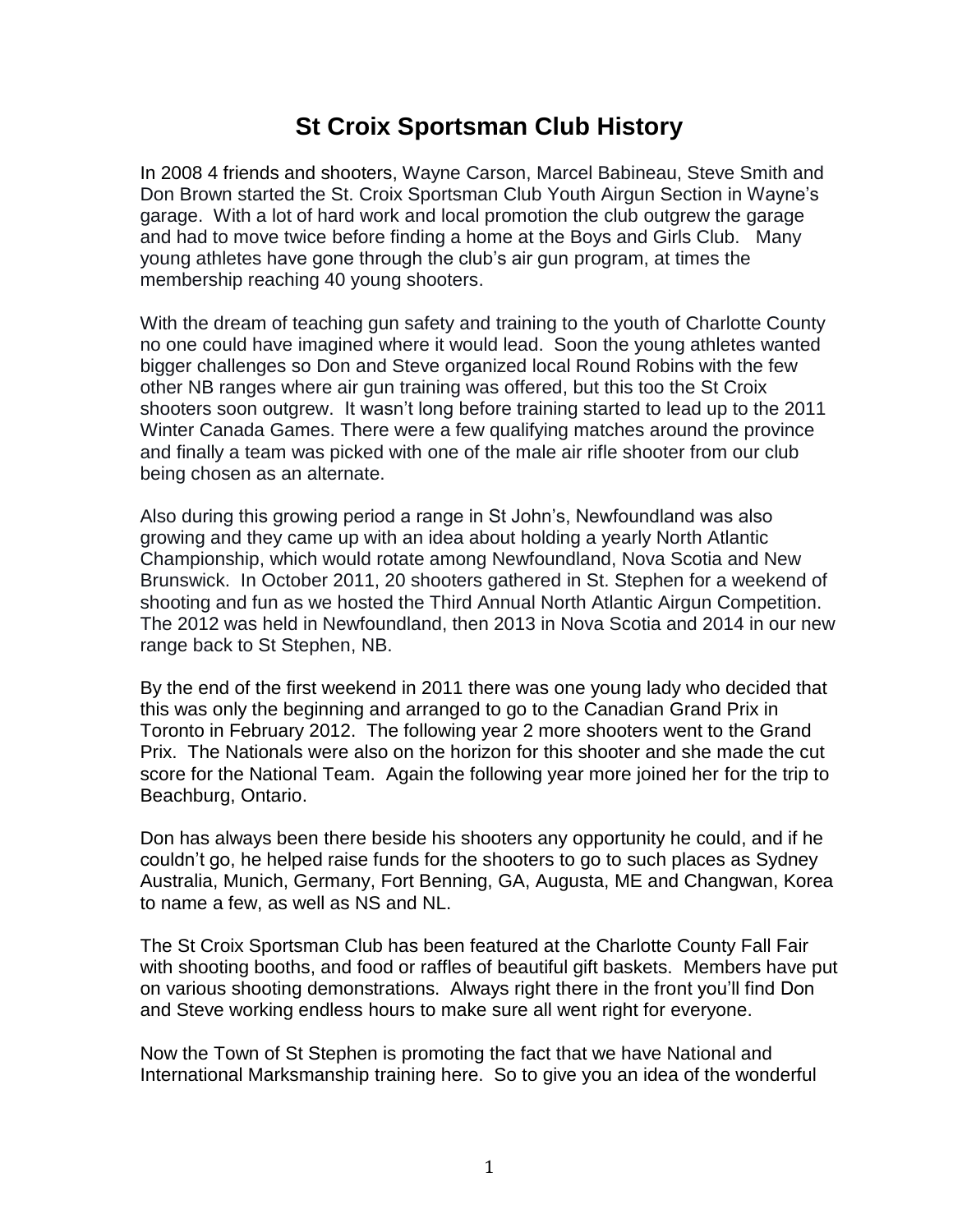talent the St Croix Sportsman Club has produced have a read through the following list to see the athletes who have come out of this tiny border town.

After a very successful Fall Fair which attracted new shooters, increasing the club's membership to 55. Now Tuesday and Thursday is youth night and shortly after the fair we started Adult Shooters night on Wednesdays. We had a fun Halloween party complete with costumes and zombies. Then we hosted a Christmas party shoot where we invited our local hockey team The Aces. It was a success producing a very nice newspaper story combining to great sports. After that we had a Sweetheart Shoot for the adults along with awarding classification to 10 young shooter, who have now graduated to standing and using shooting jackets.

# **St Croix Sportsman Club Medal Count**

Round Robins with local Clubs, to start:

# **2011**

## **October 8-9, 2011**

North Atlantic Air Gun Championship, (St Stephen, NB)

| <b>Emily Dean</b> | Gold - Junior Women's rifle division |
|-------------------|--------------------------------------|
| Amanda Smith      | Silver                               |
| Katelyn Murphy    | <b>Bronze</b>                        |
| James Boyd        | Gold - Junior Men's rifle division   |
| Matt Blanchard    | Gold – Men's pistol division         |
| <b>Scott Ring</b> | Gold - Sub-Junior Novice Men's rifle |

# **2012**

## **February 24-26, 2012**

| Canadian Air Gun Grand Prix (Toronto, On) |                                              |
|-------------------------------------------|----------------------------------------------|
| <b>Emily Dean</b>                         | Gold – Sub-Junior                            |
|                                           | First NB shooter to make the finals          |
| James Boyd                                | Gold – Men's air rifle Sharpshooter division |

# **May 18-20. 2012**

|                                        | $\bigcap$ and $\bigcap$ $\bigcap$ $\bigcap$ |  |
|----------------------------------------|---------------------------------------------|--|
| Nova Scotia Provincials, (Halifax, NS) |                                             |  |

| <b>Emily Dean</b> | Gold - Women's Overall & division |
|-------------------|-----------------------------------|
| Delayne Donahue   | Silver                            |
| Amanda Smith      | <b>Fourth</b>                     |
| James Boyd:       | <b>Gold Men's Rifle</b>           |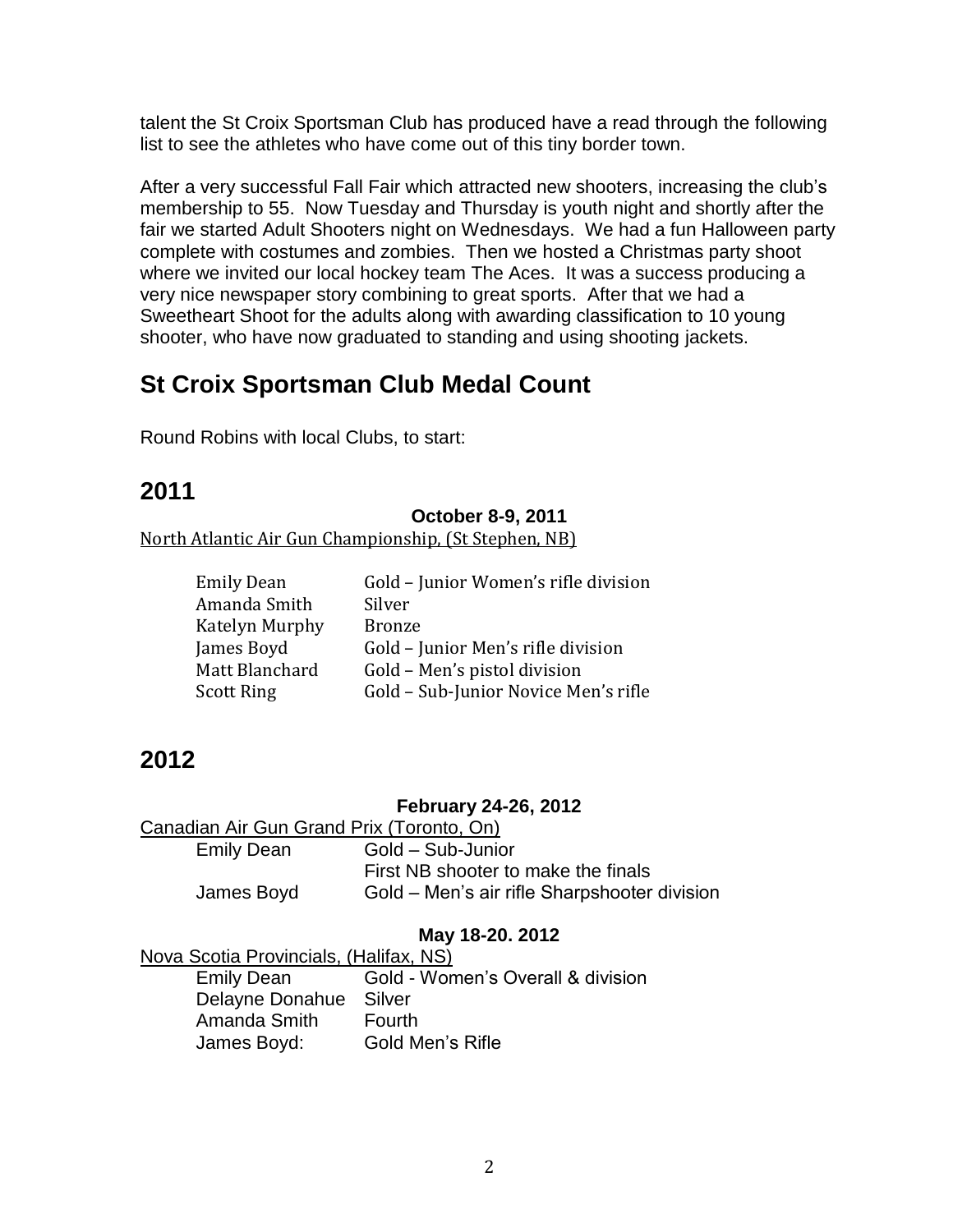## **June 2, 2012**

Small Bore MTR Provincial Championship,

Emily Dean Gold Provincial Junior champion .22 Amanda Smith Silver James Boyd Bronze

#### **August 1-10, 2012**

Canadian Small Bore National Championship, (Beachburg, ON)

Emily Dean Bronze – Expert division (Emily shot and won a spot on the National Development Team)

## **October 5-7, 2012**

North Atlantic Air Gun Championship, (St John's NFL) Emily Dean Gold – Expert division Silver – Women's Junior Class Delayne Donahue Gold – Marksman division Amanda Smith Gold – Sharpshooter division Scott Ring Gold – Men's pistol James Boyd Gold – Expert division

# **2013**

## **January 15-20, 2013**

Australian Youth Olympic Festival (Sydney, Australia) Emily Dean Finished  $13<sup>th</sup>$ 

#### **January 13, 2013**

#### Maine National Sectionals (Augusta, Maine)

| Delayne Donahue   | Gold – Women's                   |
|-------------------|----------------------------------|
| <b>Emily Dean</b> | Silver                           |
| Janelle Snow      | Gold – Sub Junior Women's Rifle  |
| Sarah Henry       | Silver                           |
| <b>Kloe Hall</b>  | <b>Bronze</b>                    |
| <b>Scott Ring</b> | Gold - Sub - Junior Men's Pistol |
|                   |                                  |

#### **February 15-17, 2013**

| Canadian Air Gun Grand Prix (Toronto, ON) |                                      |
|-------------------------------------------|--------------------------------------|
| <b>Emily Dean</b>                         | <b>Bronze Expert Division</b>        |
|                                           | <b>Silver Junior Team</b>            |
| Delayne Donahue                           | Bronze – Junior                      |
|                                           | Bronze junior team with Janelle Snow |
| <b>Scott Ring</b>                         | <b>Bronze Junior Pistol</b>          |
| James Boyd                                | Bronze – Expert Men's Rifle          |
|                                           |                                      |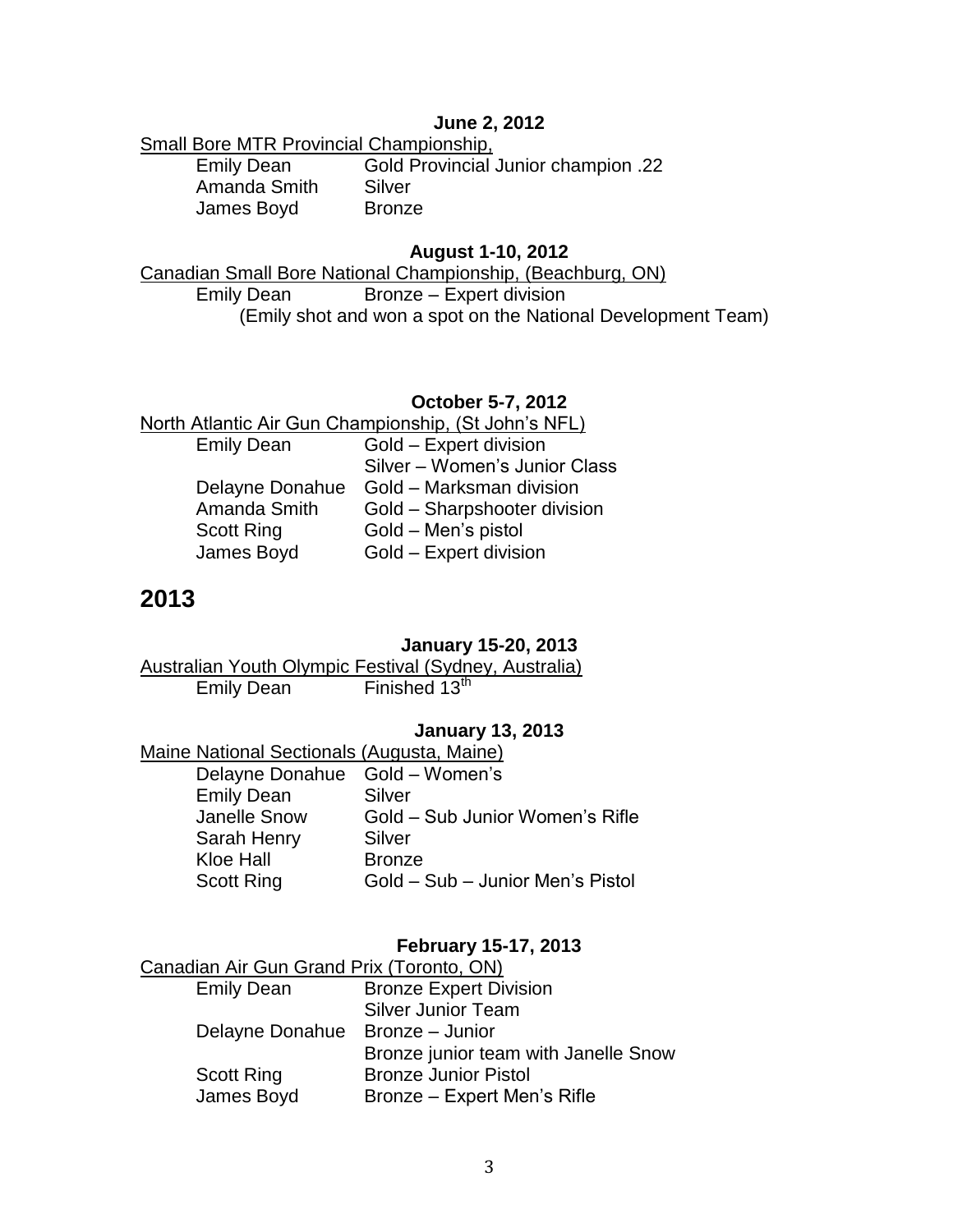# **April 26-28, 2013**

Nova Scotia Provincials, (Halifax, NS)

| <b>Gold Senior Women's Rifle</b> |
|----------------------------------|
| Silver - Senior Women's Rifle    |
| Gold - Junior Women's Rifle      |
| Silver - Junior Women's Rifle    |
| Gold - Novice rifle              |
| Gold - Men's pistol              |
|                                  |

## **May 18, 2013**

|                   | <b>Small Bore MTR Provincial Championship</b> |
|-------------------|-----------------------------------------------|
| <b>Emily Dean</b> | Gold - Provincial Junior Championship         |
|                   | Emily's name is on the trophy in Gagetown     |
| Sarah Henry       | Silver - Junior dividsion                     |
| James Boyd        | Bronze - Junior division                      |
|                   |                                               |

# **May 22-26, 2013**

**ISSF World Cup Munich, Germany**<br>Emily Dean 123th ra 123th ranking

# **August 1-10, 2013**

| Canadian Small Bore National Championship (Beachburg, ON)         |
|-------------------------------------------------------------------|
| Gold women's .22 Prone                                            |
| Gold women's .22 3 Position                                       |
| <b>Silver Junior Grand Aggregate</b>                              |
| Grand Aggregate Women's Champion                                  |
| Silver Women's Air Rifle Expert Division                          |
| 6 <sup>th</sup> place finish in Finals                            |
| Delayne Donahue Gold - Sharpshooter division                      |
| Emily shot the National Development Team for 2 <sup>nd</sup> year |
|                                                                   |

# **October 11-13, 2013**

North Atlantic Air Gun Championship (Truro, NS) Emily Dean Gold – senior women's rifle division Gold Final Women's Champion Delayne Donahue Silver – senior women's rifle Gold – Junior women's rifle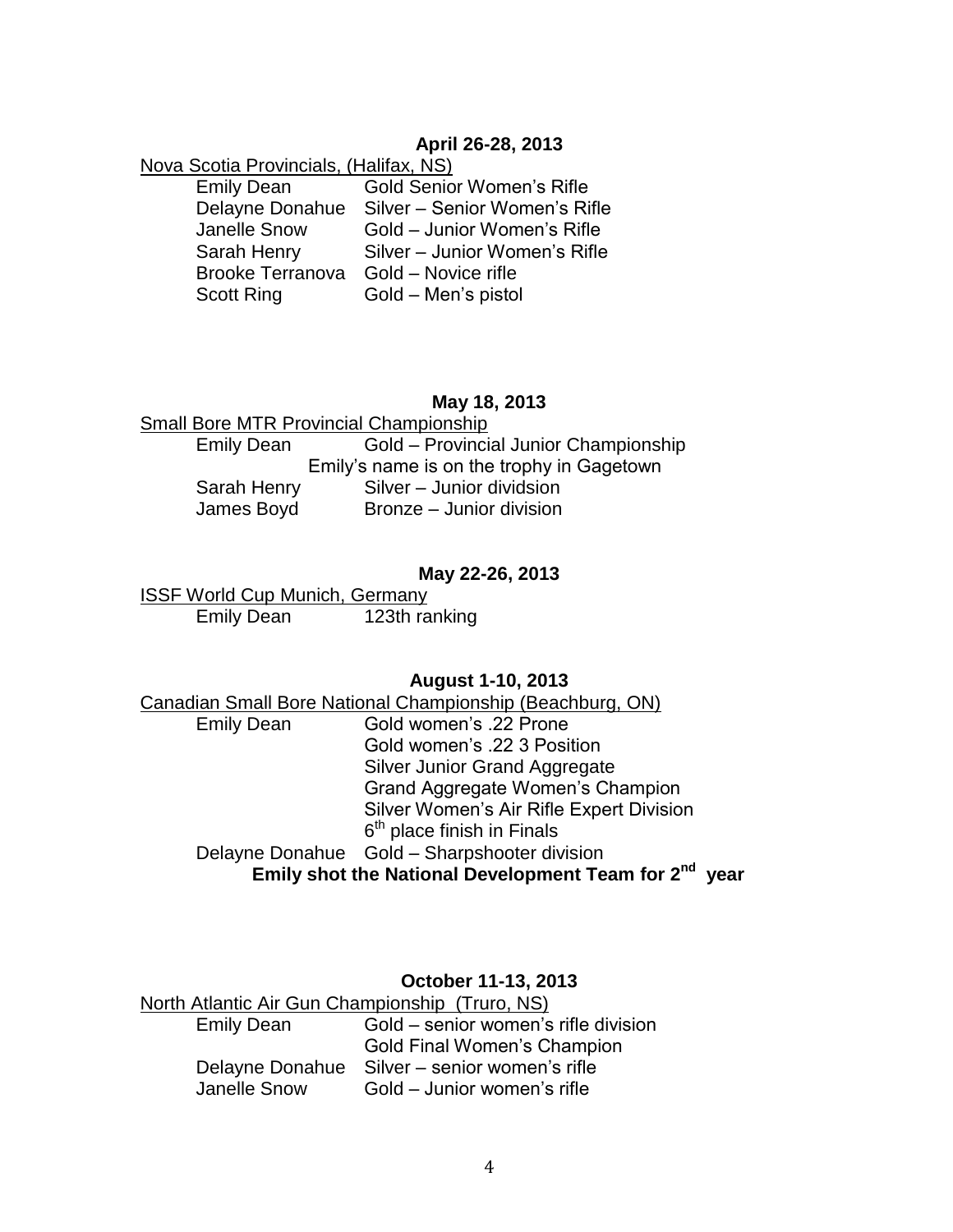| Sarah Henry | silver – junior women's rilfe |
|-------------|-------------------------------|
| Scott Ring  | Gold – Men's pistol           |

#### **November 3, 2013**

State Championship (Augusta Maine)

| <b>Emily Dean</b> | Gold-women's NRA State rifle |
|-------------------|------------------------------|
| Sarah Henry       | Gold – junior rilfe          |
| <b>Scott Ring</b> | Gold - pistol                |

# **2014**

## **January 26, 2014**

National Sectional, (August Maine)

| <b>Emily Dean</b> | Silver-NRA rifle |
|-------------------|------------------|
| Sarah Henry       | Gold – junior    |
| <b>Scott Ring</b> | Gold - pistol    |

#### **February 14-16, 2014**

Canadian Grand Prix (Toronto ON)

Emily Dean Silver junior Emily Dean & NS Silver junior team Delayne Donahue Bronze junior Delayne & Janelle Snow – bronze junior team<br>Scott Ring Bronze junior pistol Bronze junior pistol

## **March 2014**

Youth Olympic Quota, (Fort Benning, GA)<br>Emily Dean 12<sup>th</sup> place finish  $12<sup>th</sup>$  place finish

# **April 4-6, 2014**

Nova Scotia Provincials (Truro, NS) Emily Dean Gold women's rifle division

| <b>EITHIV Dean</b>    | GOIG WOMEN'S MILE GIVISION |
|-----------------------|----------------------------|
|                       | Gold Women's champion      |
| Delayne Donahue       | Bronze women's rifle       |
| <b>Rachel Mundie</b>  | Gold - Junior Rifle        |
| <b>Tonisha Noddin</b> | Gold -Women's pistol       |
| <b>Emily Ross</b>     | Silver Women's pistol      |
| <b>Scott Ring</b>     | Gold - men's pistol        |
| <b>Curtis Snow</b>    | Silver - men's pistol      |
|                       |                            |

#### **May 2-4, 2014**

|                   | North Atlantic Air Gun Championship (St Stephen, NB) |
|-------------------|------------------------------------------------------|
| <b>Emily Dean</b> | Gold- Women's rifle                                  |
|                   | Gold finals women's champion                         |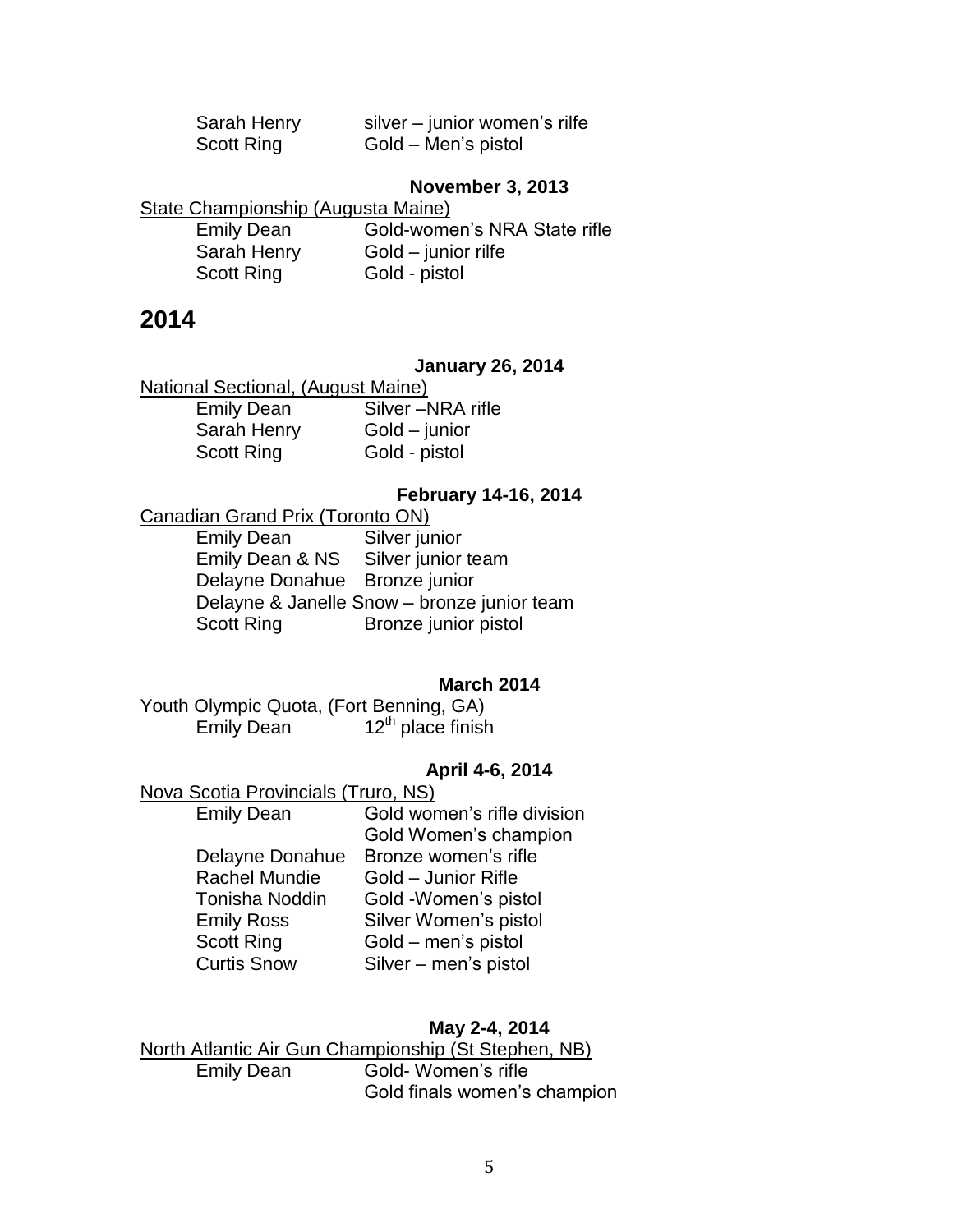Sarah Henry Silver – Women's rifle Delayne Donahue Bronze – Women's rifle Rachel Mundie Silver – Junior Women' s rifle Tonisha Noddin Gold – Women's pistol Scott Ring Gold – Men's pistol Curtis Snow Silver – Men's pistol

#### **May 26- June1, 2014**

ISSF Youth World Cup, (Suhl, Germany)  $E$ mily Dean  $60<sup>th</sup>$  world youth ranking

#### **August 2014**

2014 Smallbore National Championship (Beachburg, ON)

Emily Dean

Sporting Rifle Gold - Prone -Sharp Shooter Gold - Prone - Intermediate Junior Gold - Prone - Ladies Gold Prone - Teams IJ

Gold 3P - Expert Gold - 3P - IJ Gold - 3P - Ladies Gold- 3P Teams IJ

ISSF Match Rifle Gold - Prone - Expert (first time shooting this discipline) Emily also now holds the Junior record for ISSF Prone with 592.0

10M Women's Air Rifle Gold – Expert **402.6 & 404.1** Silver - Intermediate Junior ( 1st out of 22 Female Shooters) Emily also now holds the final record of **205.0**

*2014 NATIONAL WOMEN'S AIR RIFLE CHAMPION*

Plaques 50M Prone Aggregate Junior Women Champion Sporting Rifle Grand Aggregate Women's Champion Sporting Rifle Grand Aggregate Int. Junior Champion Sporting Grand Aggregate 1st Expert.

**Shot the cut score for the National Development Team. – 3nd year**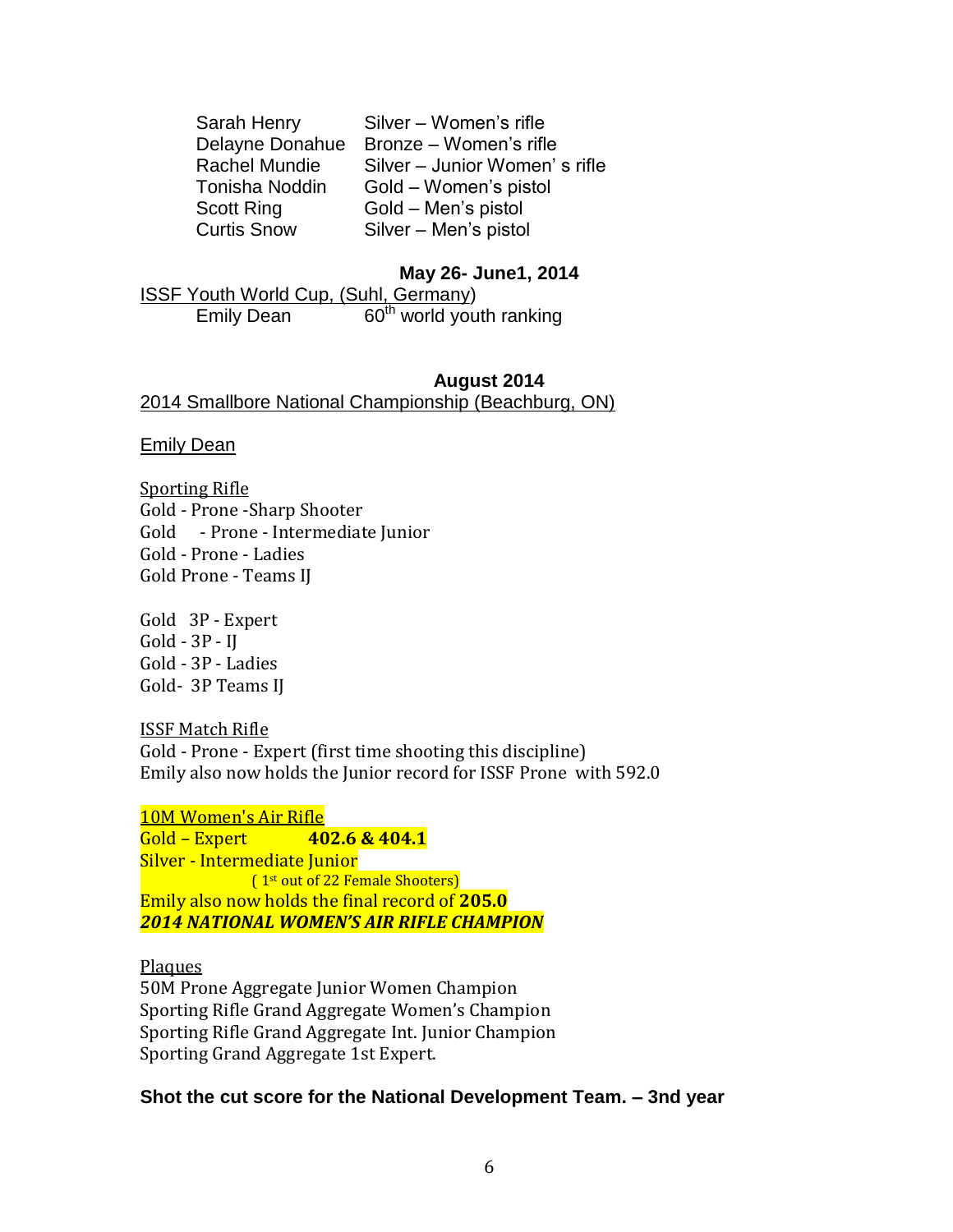# **2015**

## **February 13- 20, 2015**

2015 Winter Canada Games, (Prince George, BC<br>Emily Dean Silver Team with Delay Silver Team with Delayne Donahue 4<sup>th</sup> Final finish Scott Ring **Gold pistol** 

## **February 14, 2015**

| NRA Maine State Championship, (Augusta, ME) |                                   |  |
|---------------------------------------------|-----------------------------------|--|
| <b>Rachel Mundie</b>                        | 2015 Maine State Open Champion    |  |
| Sarah Henry                                 | 2015 Maine Sectional Sharpshooter |  |

#### **March 20-12, 2015**

| Quebec Provincials, (Quebec City) |                              |  |
|-----------------------------------|------------------------------|--|
| <b>Emily Dean</b>                 | Gold – Women's rifle         |  |
| <b>Rachel Mundie</b>              | Bronze – Women's rifle       |  |
| <b>Emily Ross</b>                 | Fifth place – Women's Pistol |  |

#### **March 27-31, 2015**

PanAm Qualifying, (Fort Benning, GA) Emily Dean 3  $3<sup>rd</sup>$  Overall Finish after 2 Relays & Finals

## **April 8-14, 2015**

|                   | ISSF World Cup, (Changwan, Korea) |
|-------------------|-----------------------------------|
| <b>Emily Dean</b> | 77 <sup>th</sup> World ranking    |

#### **May 1-3, 2015**

# North Atlantic Air Gun Championship, (St John's NFL)

| <b>Emily Dean</b>    | Gold -Women's Rifle                       |
|----------------------|-------------------------------------------|
|                      | Gold - Women's Champion                   |
| <b>Rachel Mundie</b> | Silver - Women's Rifle Overall            |
|                      | Gold – Sub-Junior Women's rifle           |
|                      | Gold – International Junior Women's rifle |
| <b>Scott Ring</b>    | Gold - Men's Pistol                       |
|                      | Gold – Sub-Junior Men's pistol            |
|                      | Gold - International Junior pistol        |
|                      |                                           |

### **June 25-July 2, 2015**

| <b>ISSF Youth World Cup, (Suhl, Germany)</b> |                                      |
|----------------------------------------------|--------------------------------------|
| <b>Emily Dean</b>                            | 55 <sup>th</sup> world youth ranking |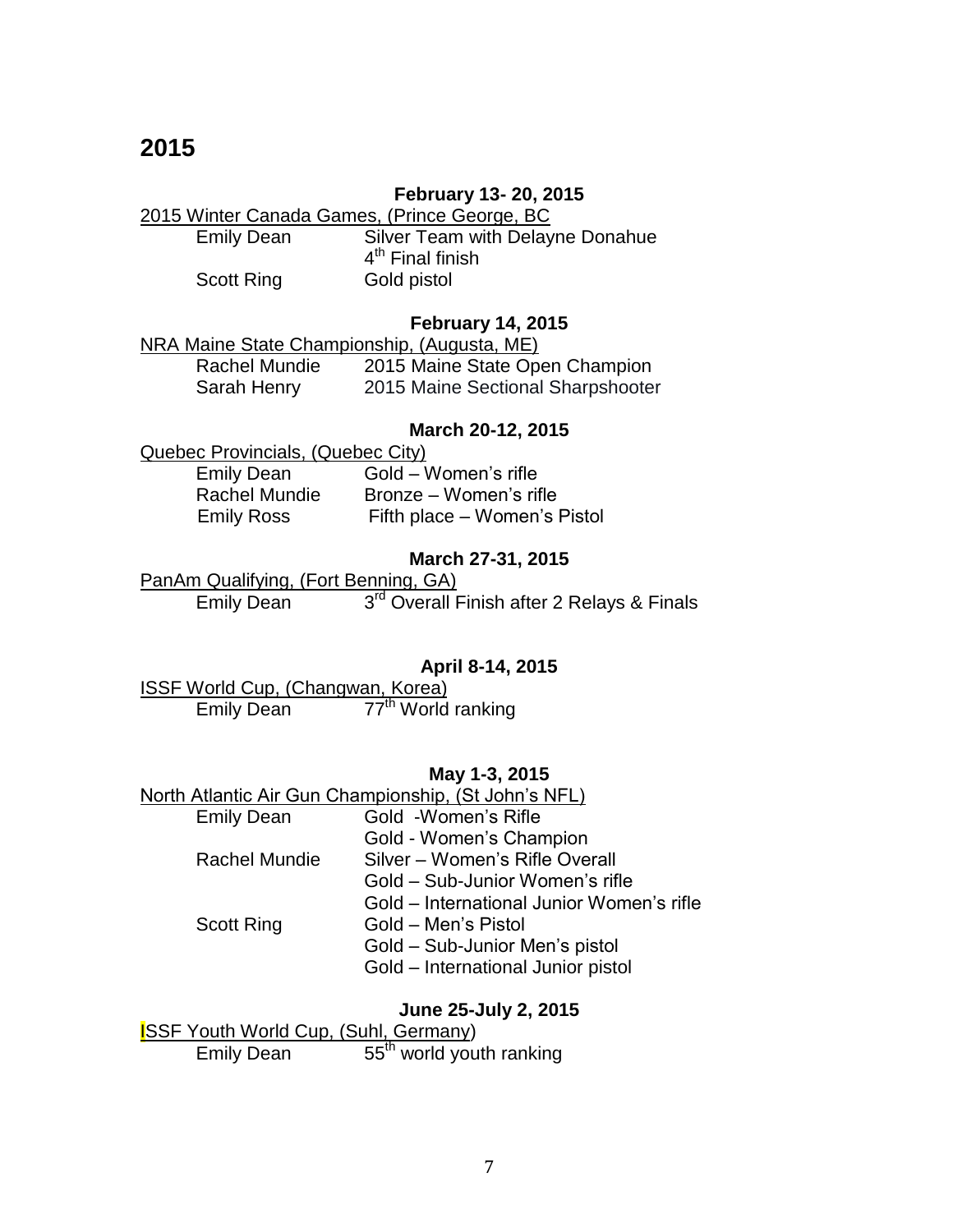RNBRA Smallbore Championship

Emily Dean – BOLS Trophy Overall Winner Gold Target Rifle Standing Gold Bench Rest Rachel Mundie - 2nd Junior Standing Tanner Anderson – Standing Open

#### **August 2015**

2015 Smallbore National Championship (Beachburg, ON) Emily Dean Sporting Rifle

Gold - Lady's 3P Gold - IJ 3P Silver - Expert 3P

Gold - Lady's Prone Silver - Expert Prone Silver - IJ Prone Gold - Prone Open Team *Grand Aggregate Sporting Rifle 2015 Champion*

10M Women's Air Rifle **National Women's Junior Air Rifle Champion** Gold – International Junior Silver – Masters (moved up from Expert) Silver Medalist Overall – 2<sup>nd</sup> place finish in Canada **Emily shot the National Development Team for 4th year**

Rachel Mundie & Emily Dean Gold – Junior Women's Team **Rachel shot the Junior Team cut score.**